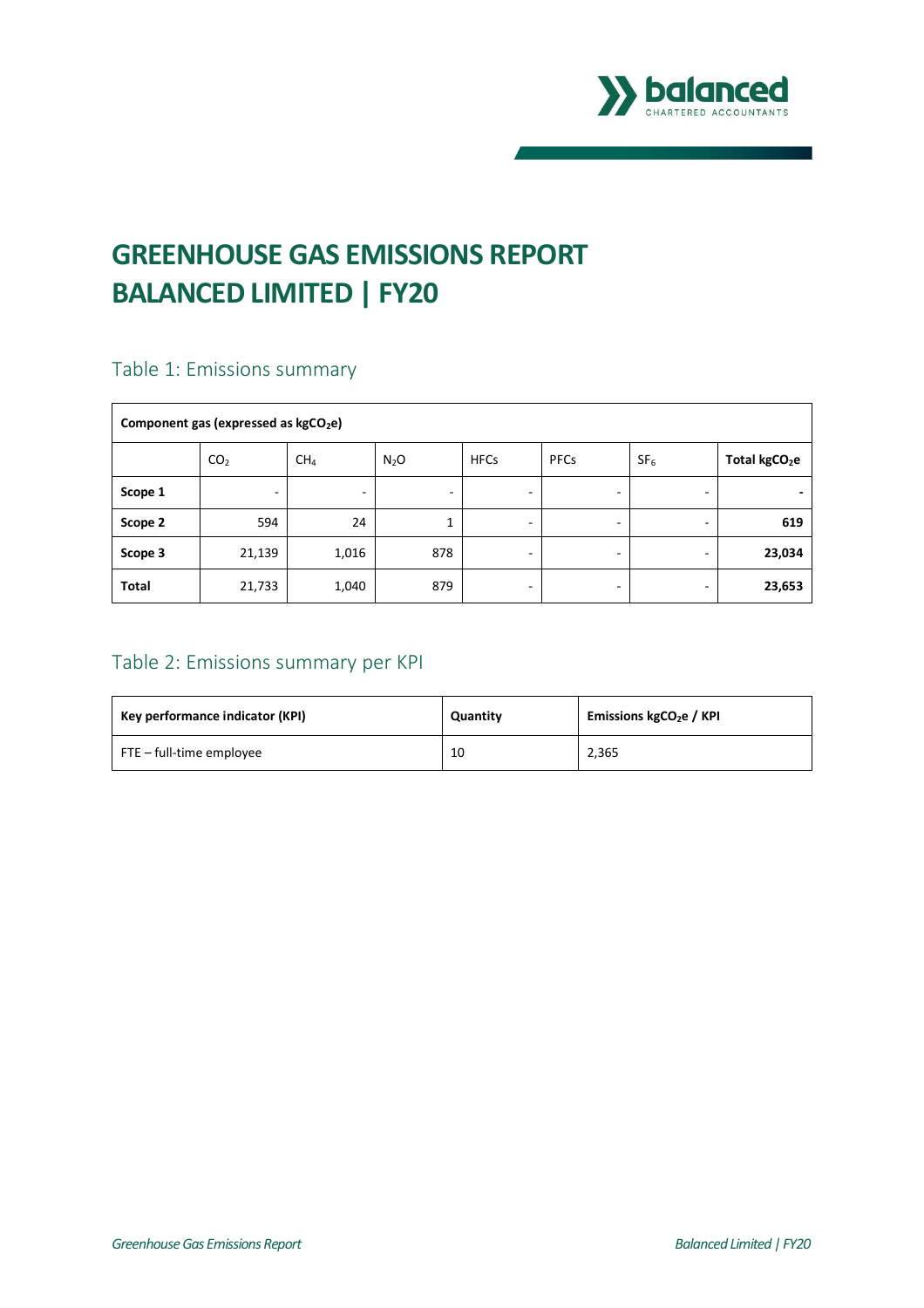

## 1. Introduction

This report is the annual greenhouse gas (GHG) emissions<sup>1</sup> inventory report for Balanced Limited ("Balanced"). The inventory is a complete and accurate quantification of the amount of GHG emissions that can be directly attributed to the organisation's operations within the declared boundary and scope for the specified reporting period.

The inventory has been prepared in accordance with the requirements of the *Greenhouse Gas Protocol: A Corporate Accounting and Reporting Standard (2004) and ISO 14064-1:2006 Specification with Guidance at the Organization Level for Quantification and Reporting of Greenhouse Gas Emissions and Removals.<sup>2</sup>*

## 2. Statement of intent

This inventory forms part of Balanced's commitment to measure and manage our emissions.

## 3. Organisation description

Balanced is a privately held company offering accounting, tax, business growth and carbon accounting services to businesses across New Zealand. We have offices in Auckland and Wānaka, with remote staff based here and aboard.

Recognising that our business operations have a direct impact on the environment, we are committed to operating in an energy-efficient manner. We consider the management of our GHG emissions to be a principal component of our environmental and sustainability objectives. It is our aim to exploit all opportunities for energy savings throughout the business, establish ourselves as an environmentally responsible organisation and contribute to national carbon reduction targets.

#### 4. Base year

The base year is April 1 2019 – March 31 2020 (FY20). This is the first 12-month period where GHG emissions were calculated and forms the base year for Balanced.

#### 5. Reporting period

This document is Balanced's first GHG emissions report, measuring the period April 1 2019 – March 21 2020 (FY20).

\_\_\_\_\_\_\_\_\_\_\_\_\_\_\_\_\_\_\_\_\_

<sup>1.</sup> Throughout this document 'emissions' means GHG emissions.

<sup>2.</sup> Throughout this document 'GHG Protocol' means the *GHG Protocol Corporate Accounting and Reporting Standard* and 'ISO 14064- 1:2006' means the international standard *Specification with Guidance at the Organizational Level for Quantification and Reporting of Greenhouse Gas Emissions and Removals*.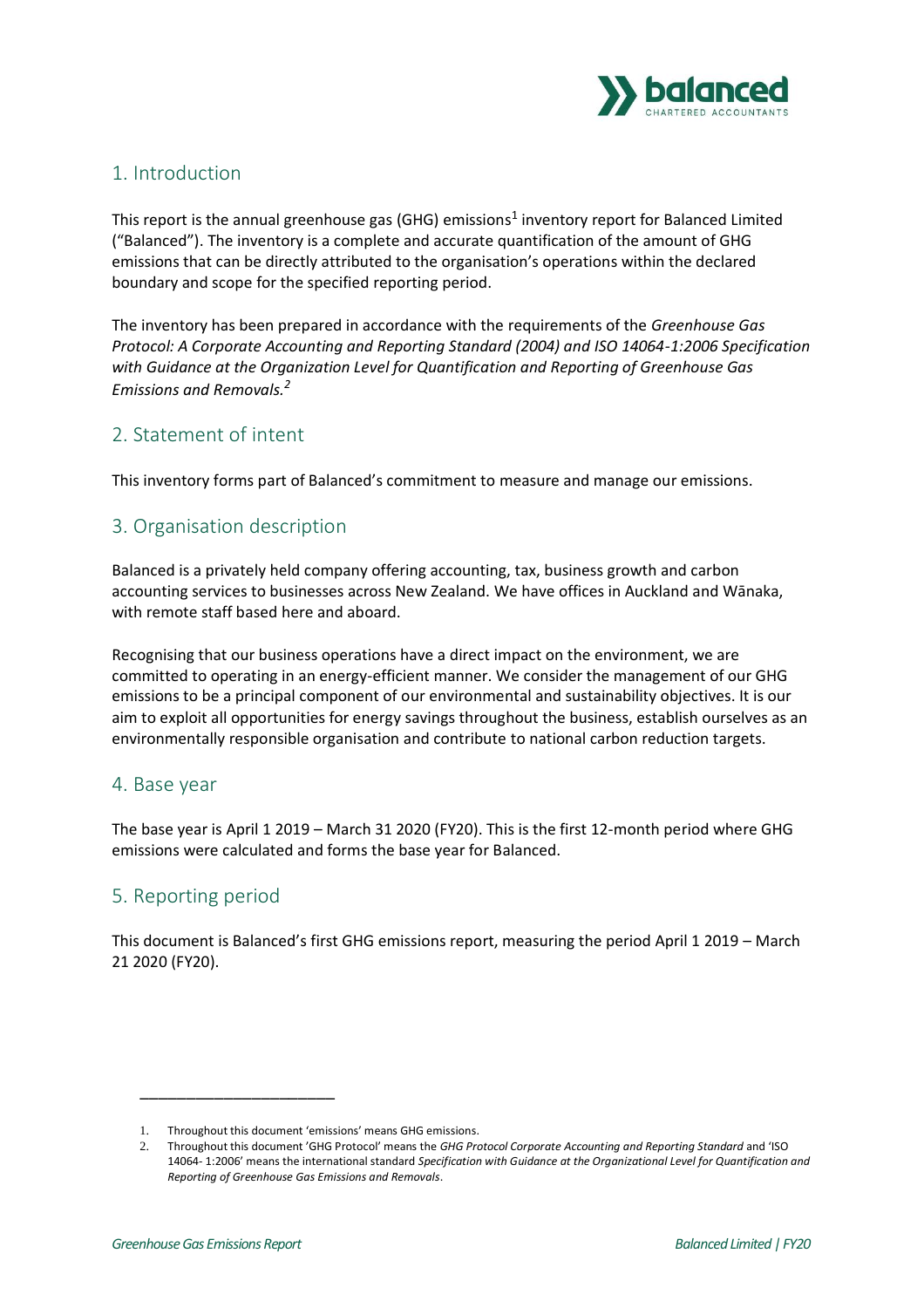

## 6. Organisational boundaries included for this reporting period

Organisational boundaries were set with reference to the methodology described in the *GHG Protocol* and *ISO 14064-1:2006* standards. The *GHG Protocol* allows two distinct approaches to consolidate GHG emissions: the equity share and control (financial or operational) approaches. We used an operational control consolidation approach to account for emissions, with this report covering emissions from Balanced in its entirety.

#### 7. GHG emission source inclusions

The GHG emissions sources included in this inventory were identified with reference to the methodology in the *GHG Protocol* and *ISO14064-1:2006* standards. As adapted from the *GHG Protocol*, these emissions were classified under the following categories:

- **Direct GHG emissions (Scope 1):** emissions from sources that are owned or controlled by the company.
- **Indirect GHG emissions (Scope 2):** emissions from the generation of purchased electricity, heat and steam consumed by the company.
- **Indirect GHG emissions (Scope 3):** emissions that occur as a consequence of the company's activities but from sources not owned or controlled by the company.

The emissions sources in Table 3 have been included in the GHG emissions inventory.

| <b>GHG emission source</b> | <b>GHG emissions level</b> | Data source           | Data collection unit | Uncertainties/        |
|----------------------------|----------------------------|-----------------------|----------------------|-----------------------|
|                            | scope                      |                       |                      | assumptions           |
| Air travel domestic        | Scope 3                    | Staff business travel | passenger.km         | It is assumed data    |
| (average)                  |                            | survey                |                      | source represents a   |
|                            |                            |                       |                      | complete and          |
|                            |                            |                       |                      | accurate account of   |
|                            |                            |                       |                      | all travel activity.  |
| Car - petrol, <2000cc      | Scope 3                    | Staff commuting       | km                   | It is assumed the     |
|                            |                            | survey                |                      | data source is an     |
|                            |                            |                       |                      | appropriate           |
|                            |                            |                       |                      | representation of     |
|                            |                            |                       |                      | activity. Assumptions |
|                            |                            |                       |                      | are made on vehicle   |
|                            |                            |                       |                      | type and              |
|                            |                            |                       |                      | approximate travel    |
|                            |                            |                       |                      | distance from staff   |
|                            |                            |                       |                      | home locations.       |
| Electricity                | Scope 2                    | Supplier invoices     | kWh                  | It is assumed the     |
|                            |                            |                       |                      | supplier has provided |
|                            |                            |                       |                      | accurate data.        |
| Hotel stays                | Scope 3                    | Staff business travel | room nights          | It is assumed data    |
|                            |                            | survey                |                      | source represents a   |
|                            |                            |                       |                      | complete and          |
|                            |                            |                       |                      | accurate account of   |
|                            |                            |                       |                      | all travel activity.  |
| Taxi (regular)             | Scope 3                    | Receipts              | km                   | It is assumed data    |
|                            |                            |                       |                      | source represents a   |
|                            |                            |                       |                      | complete and          |

#### *Table 3: GHG emission sources included in the inventory*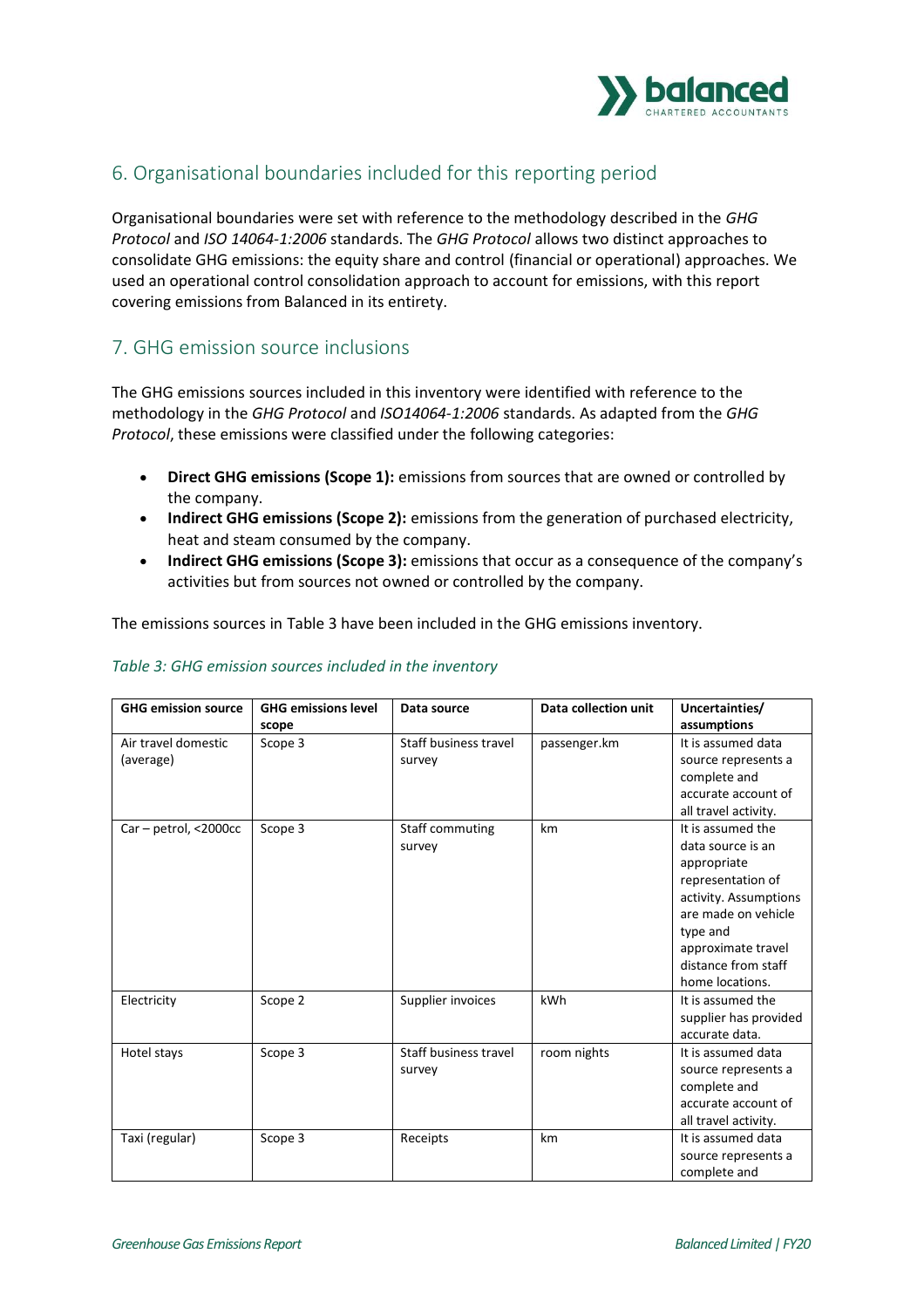

|                                              |         |                      |           | accurate account of<br>all travel activity.                                                                                                                            |
|----------------------------------------------|---------|----------------------|-----------|------------------------------------------------------------------------------------------------------------------------------------------------------------------------|
| Transmission and<br>distribution losses      | Scope 3 | Supplier invoices    | kWh       | It is assumed the<br>supplier has provided<br>accurate data.                                                                                                           |
| Waste landfilled,<br>Food waste<br>composted | Scope 3 | Weighing office bins | kg        | Annual waste is<br>estimated by<br>weighing one week's<br>worth of office<br>waste, extrapolating<br>for a full year and<br>erring on the side of<br>conservativeness. |
| Water supply and<br>waste water<br>treatment | Scope 3 | HR database          | # of FTEs | It is assumed data<br>source represents a<br>complete and<br>accurate account of<br>staff numbers.                                                                     |
| Working from home                            | Scope 3 | Staff WFM survey     | days      | It is assumed the<br>data source is an<br>appropriate<br>representation of<br>activity.                                                                                |

#### 8. GHG emission source exclusions

Balanced has zero Scope 1 emissions for this reporting period. We don't own any company vehicles, nor do we operate any machinery which consumes stationary fuel. Staff mileage and commuting emissions are included in Scope 3/ Category 3.

Balanced recognises the extent of Scope 3 emissions is significant. We have chose to delcare the following notable emissions soures that have been excluded from the emissions inventory.

#### *Table 4: Notable emission sources excluded from the inventory*

| <b>GHG emission source</b> | <b>GHG emissions level scope</b> | <b>Reason for exclusion</b>                                                                                                           |
|----------------------------|----------------------------------|---------------------------------------------------------------------------------------------------------------------------------------|
| Freight transport          | Scope 3                          | Freight transport is limited to<br>recycling removal and infrequent, ad<br>hoc deliveries. It is assumed to be de<br>minimus $(1\%).$ |
| Cloud-based data centres   | Scope 3                          | While Balanced stores a significant<br>volume of data in the cloud, it is<br>currently very difficult to obtain this<br>data.         |

#### 9. Data collection and uncertainties

Table 3 gives an overview of how data was collected for each GHG emissions source, the source of the data and an explanation of any uncertainties or assumptions.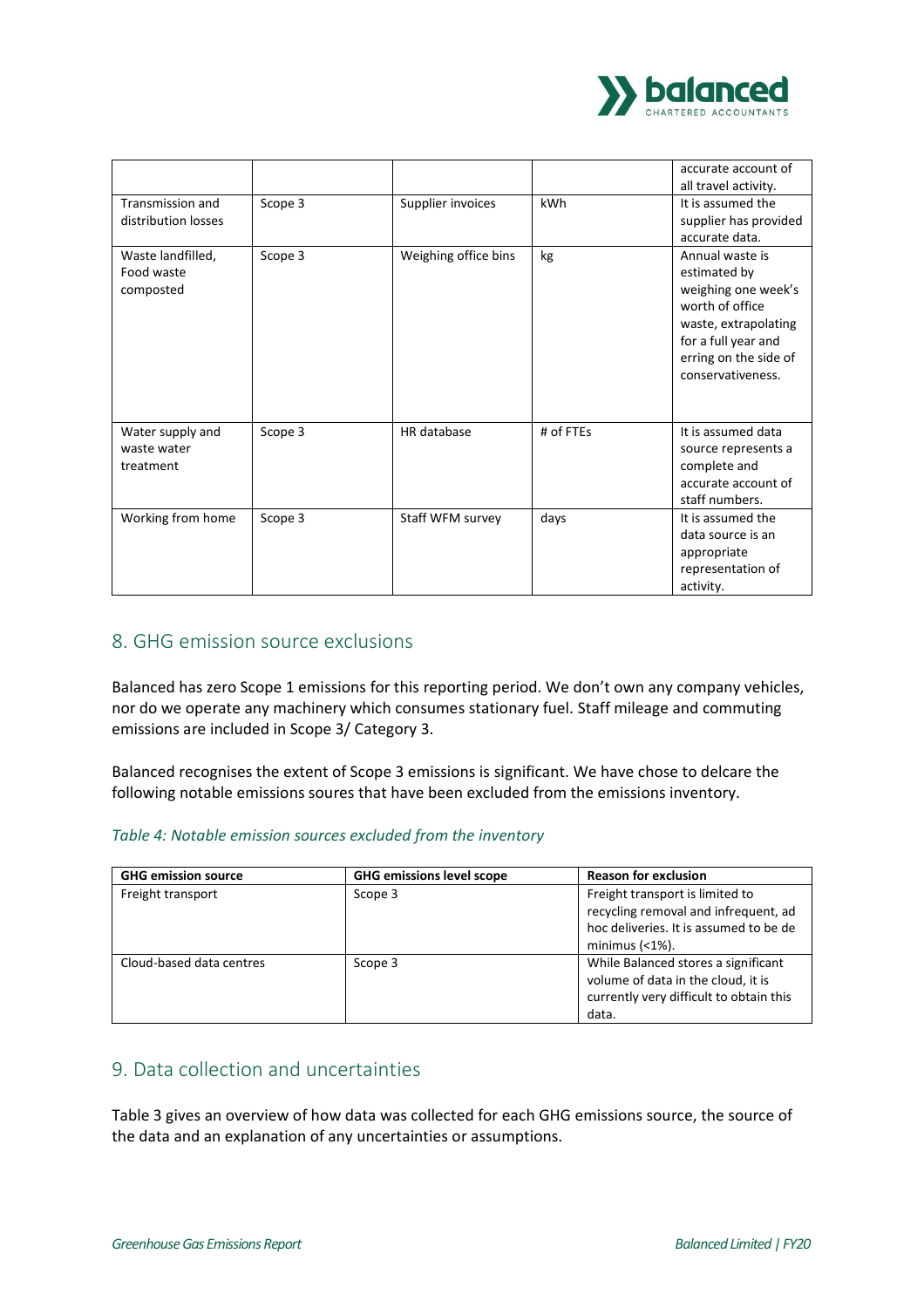

A calculation methodology has been used for quantifying the emissions inventory using emissions source activity data multiplied by emission or removal factors. All emission factors were sourced from the Ministry for the Environment's 2019 *Measuring Emissions: A Guide for Organisations.* 

#### 10. GHG emission calculations and results

GHG emissions for the organisation for this reporting period are provided in the GHG Inventory summary section at the start of this report.

Figures 1 and 2 give an overview of where the emissions are occurring across the organisation.



#### *Figure 1: GHG emissions by scope*

#### *Figure 2: GHG emissions by source*